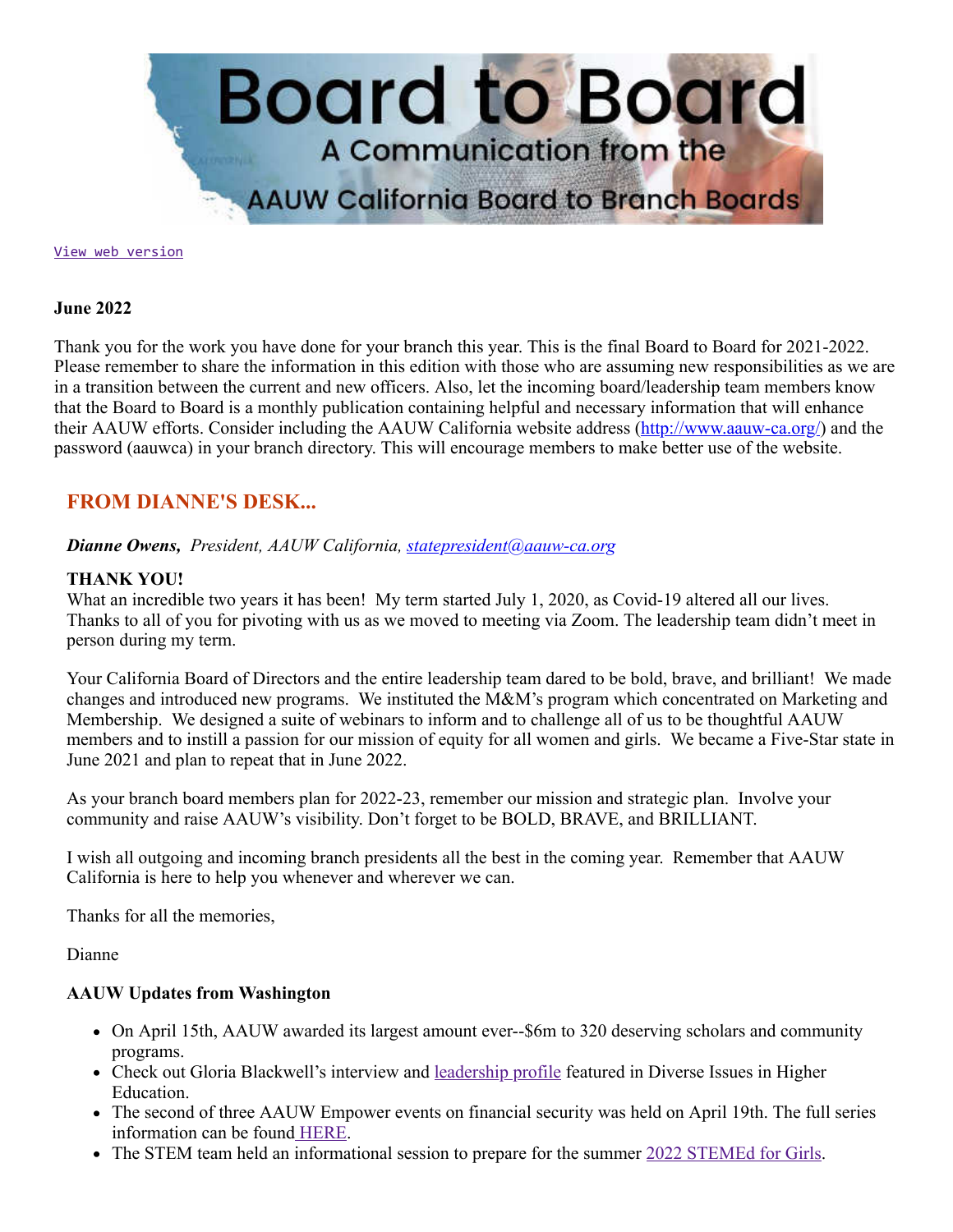• The Public Policy team is working in coalition and keeping us all informed about front-burner issues regarding [reproductive choice](https://www.aauw.org/resources/policy/rallying-for-abortion-rights/).

## **Title IX Anniversary June 23rd**

Register for [AAUW's Title IX 50th Anniversary Event](https://us02web.zoom.us/webinar/register/WN_plHsRyu4RrSeaYPkItm3Sw). The event will commemorate the anniversary, highlight AAUW's role and recognize our generous supporters and branches.

## **BRANCH AND MEMBERSHIP ASSISTANCE**

### *Carol Holzgrafe, Director, [branch@aauw-ca.org](mailto:branch@aauw-ca.org)*

### **OUR STARS CAN SHINE UNTIL JULY 1st**

Did you know that you don't have to complete requirements in all five categories to achieve stars? Fewer stars are lovely too. Take a look at the five categories below: you may already be eligible. To apply, click [HERE](https://www.aauw.org/resources/member/initiatives/5-star-program/) for the Five-Star National Recognition Program, then scroll way down to the bottom for "Apply Your Branch."

Categories for the [Five-Star Program](https://www.aauw.org/resources/member/initiatives/5-star-program/):

- 1. Advancement: deals with money; consult your branch's finance officer.
- 2. Public Policy: check with your Public Policy officer.
- 3. Governance/Sustainability: check the link to the [Success Plan Template](https://www.aauw.org/resources/member/initiatives/5-star-program/) that is provided in the description of this requirement. The strategic plan you may find tricky; try these two links for some quick and easy ideas: [Strategic Planning 1](https://www.aauw-ca.org/Assets/resources/Strategic_Planning_2016.pdf) and [Strategic Planning 2](https://aauw-ca.org/wp-content/uploads/2016/09/Strategic_Planning_Handout.pdf).
- 4. Program: count your mission-based programs since July 1st. Tech Trek and those produced jointly with another branch or your Interbranch Council (IBC) count.
- 5. Communications: most branches have websites, newsletters, and even Facebook and/or Instagram pages. It's not too late to do some strategic posting.

Let us know how you are doing!

Questions? Contact us at [branch@aauw-ca.org](mailto:branch@aauw-ca.org) or, at National, Tremayne Parquet at [connect@aauw.org](mailto:connect@aauw.org).

It's not too late for your branch to be a star – and help AAUW California become a Five-Star state, which we so richly deserve, right?

### Achievements so far:

**Five Stars**: Citrus Heights-American River, Danville-Alamo-Walnut Creek, La Mesa-El Cajon, Mid-Peninsula, Long Beach, Marin, Palos Verdes Peninsula, San Clemente-Capistrano, Orinda-Moraga-Lafayette.

**Four Star**s: Beach Cities, Healdsburg.

**One Star**: Greater Whittier.

Submitted but not yet verified: Camarillo, Sacramento, and Monterey Peninsula. More branches are working on submitting.

## **WHAT'S NEXT FOR MEMBERSHIP?**

• Summer Planning Session: When your new board hosts this meeting during the summer (you do that, right?) here are some suggestions:

## **What I need to**

**know:** There is still time to apply for Five-Star recognition; not all stars must be completed. National is continuing to resolve issues with the new Community Hub membership database.

#### **What I need to**

**do:** Review the Five-Star criteria and submit your branch application for any portion that you have earned by July 1st. Contact [connect@aauw.org](mailto:connect@aauw.org) for questions regarding the new Community Hub.

## **Should I include this in my branch**

**newsletter?** Yes, let your members know if you are applying for Five-Star recognition to celebrate your accomplishments.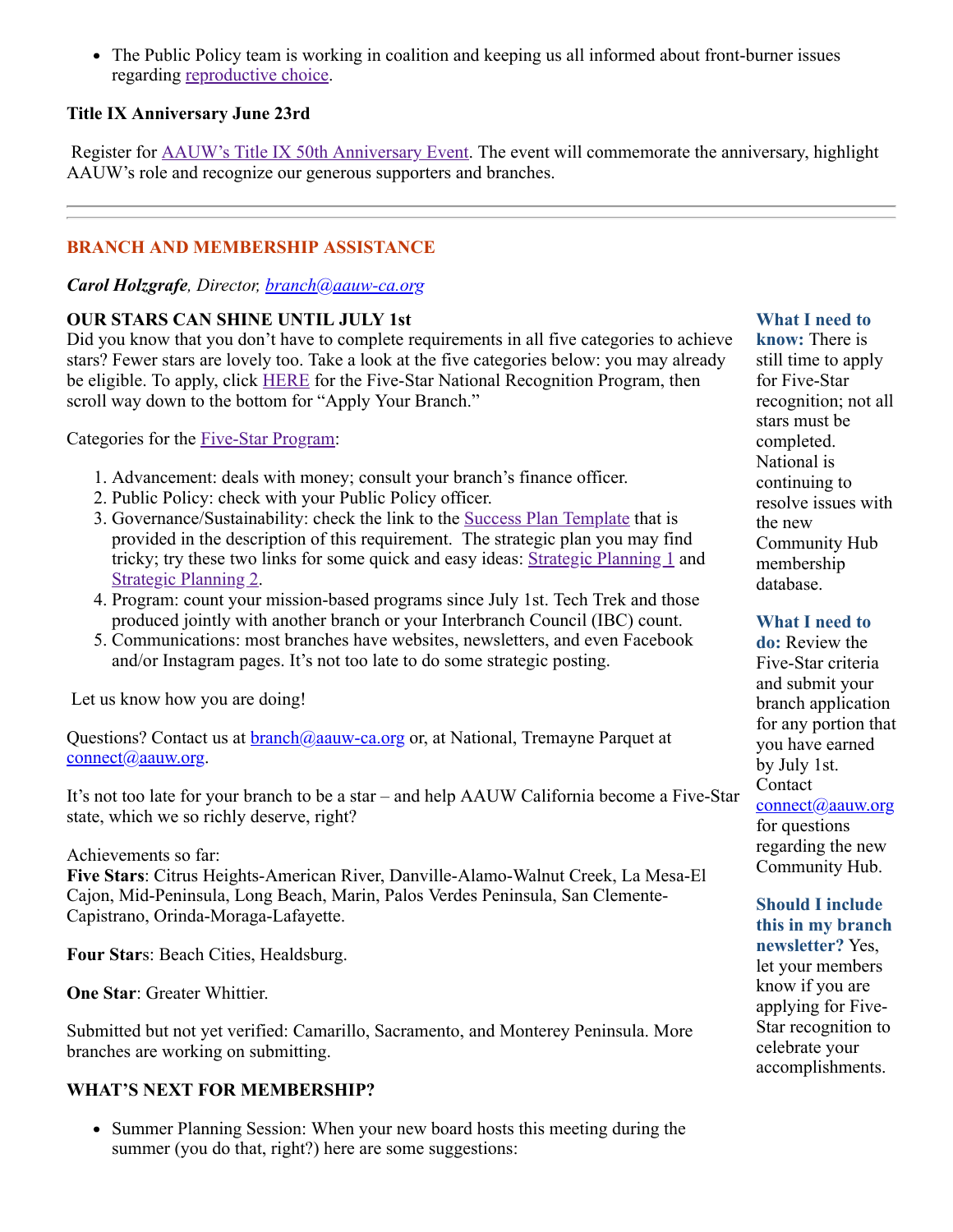Please try to have at least **4 mission-based programs** for your members and/or the public. These might include **public policy** (it's an election year), **gender equity** (invite a female college professor or someone working in a non-traditional career – their experiences can be riveting), or, for **diversity, equity, and inclusion** (and this includes the trials of aging in a young world). Consider words from Elaine Johnson, our AAUW California DEI Committee Co-Chair:

*"Diverse programs should be advertised as such to the membership and guests. Member engagement is important. It is actually better if the participants share their own experiences and document them. You might do an environmental scan of the region to see how your branch membership compares. Collaborating with other organizations is also important as are programs produced jointly with your Interbranch Council (IBC)."*

**Tech Trek** counts as one mission-based program.

- National's Community Hub (formerly the Member Services Database) still presents occasional problems; all we can tell you is to keep trying. And, if you can get through to [connect@aauw.org,](mailto:connect@aauw.org) they will walk you through the process. Sometimes it takes more than one attempt to do batch membership renewals etc.
- Check the details listed for your branch members to be sure they are correct.
- You may want to help your president with the Branch Officer Report for AAUW California. Current branch presidents were sent an email detailing what this is, why it is important, and how to find and complete it.
- National's officer report must be done separately and on the Community Hub. Click [HERE](https://www.aauw.org/membership/new-systems-update/) to watch a video on branch management that could be helpful. We will try to keep you updated on the progress in that area.
- Be sure to tell your incoming membership VP (or appropriate leadership team member) how helpful reading *Board to Board* and exploring [aauw-ca.org](http://aauw-ca.org/) can be.

In the meantime, try to be patient; National is working as fast as they can to improve this situation. But, we do realize this is extremely stressful for our branch board members.

We have just reviewed many branch websites and newsletters and are mightily proud of the work you are doing for your members and for your communities. Even with COVID-19. So, thank you and congratulations on a terrific job.

# **DIVERSITY, EQUITY & INCLUSION**

### *Elaine Johnson, Director* and *Janice Lee*, *DEI Committee Co-Chairs [diversity@aauw-ca.org](mailto:diversity@aauw-ca.org)*

### **OPPORTUNITY KNOCKS AND BRANCHES RESPOND**

Your branch has the DEI tools and support for actively and intentionally including DEI in your programs. The opportunity for fully engaging branch members is real.

Making time is an essential ingredient in the recipe for branch DEI awareness and inclusivity. We have moved beyond passively acknowledging AAUW's commitment to diversity, equity, and inclusion. We have now reached a transition point where every branch can make a difference.

Here are some suggestions about DEI strategies:

- Check with the branch DEI coordinator to determine how the DEI toolkit is being used.
- Develop an elevator speech about DEI.

#### **What I need to**

**know:** Review the DEI strategies and determine which ones will work in your branch.

#### **What I need to**

**do:** Include the DEI coordinator on the Branch Officer Report (BOR).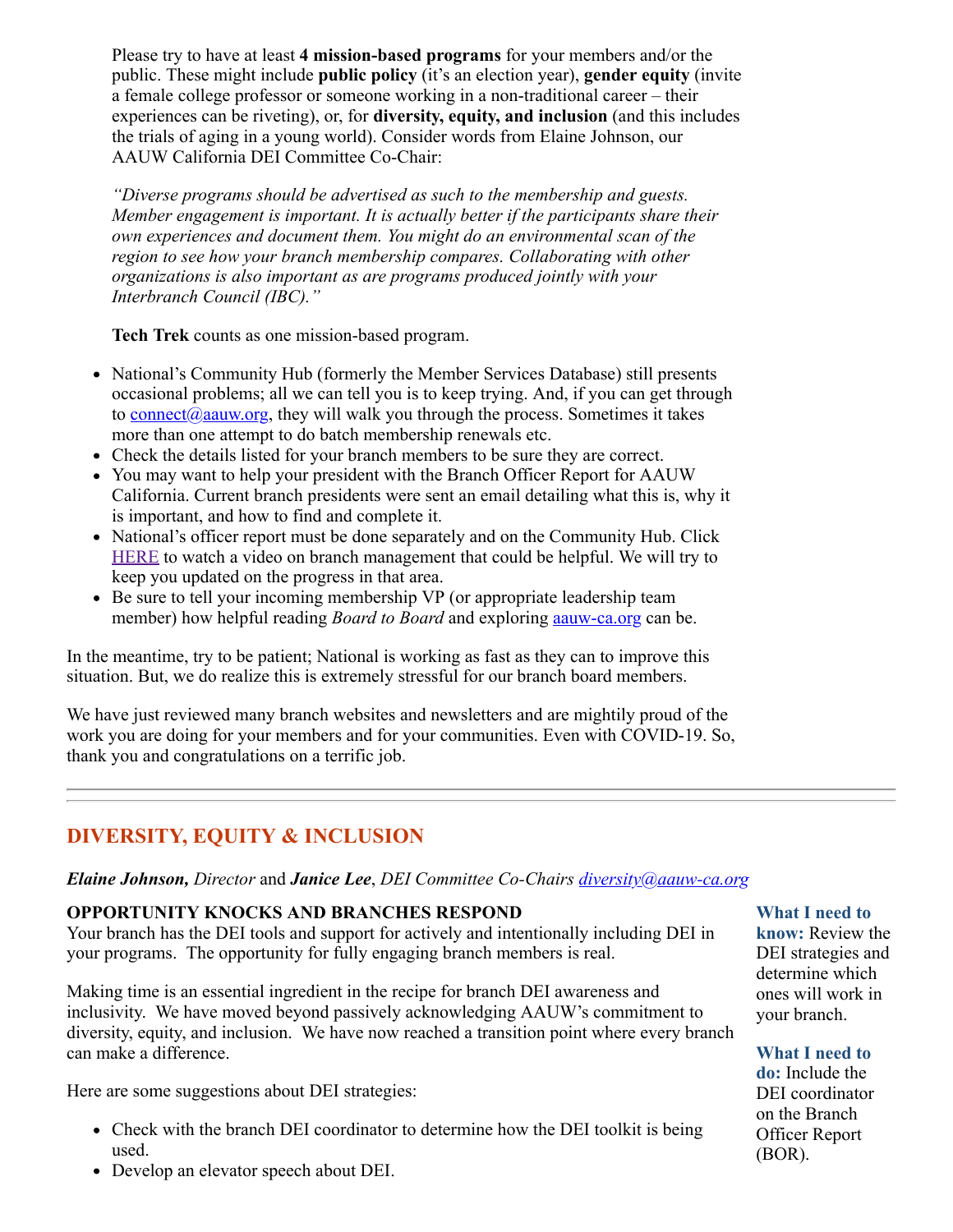- Organize programs that feature DEI.
- Participate in DEI interest groups.
- Enhance DEI visibility on your website and social media.
- Share personal experiences of feeling excluded.
- Collaborate with other regional groups that support DEI.
- Ask questions.
- Be willing to feel uncomfortable.
- Acknowledge members who play a role in DEI branch activities, even if behind the scenes.
- Review Five-Star criteria.

By initiating opportunities for DEI branch commitment to DEI efforts, the branch demonstrates the value of all individuals.

## **FINANCE**

*Roli Wendorf, Chief Financial Officer, Finance Committee Chair, [cfo@aauw-ca.org](mailto:cfo@aauw-ca.org)*

## **TAX WEBINAR RECORDING AVAILABLE**

Missed the webinar on tax filing and government reporting on May 24th? No worries, we have you covered! The recording and all materials from the webinar are available on demand [HERE.](https://www.aauw-ca.org/lets-talk-taxes-government-filings-demystified/) We are also working on putting together a Q&A document based on the questions that were asked either at the webinar or through the registration. That document will be available at the same link later this month.

In this webinar, the Finance Committee guides you through the gamut of forms to be submitted annually to the IRS, California Franchise Tax Board, and the California Attorney General's Office. You learn where to find various forms, such as 990s, 199s, RRF-1, CT-TR-1, and raffle reports, how to fill them out, and their submission deadlines.

Note that asking National to file your 990-N has to be done through the new Community Hub. This feature is now available. In Community Hub, under your personal snapshot, go to > MY AFFILIATIONS > click the blue button to the right of your state or branch name to view the options > choose TAX INFORMATION, then click ADD NEW TAX DETAILS and complete the form. Within the form, it will ask for the principal officer, which for taxes is generally the finance officer.

This financial year is quickly coming to an end. A big thank you to all finance officers for your hard work this year. New branch treasurers may want to check out the recordings of earlier webinars held in 2020 and 2021 on treasurer responsibilities and branch accounting. You can find them **HERE** and **HERE**.

### **Should I include this in my branch newsletter?** Yes, encourage discussions about Diversity, Equity, and Inclusion.

### **What I need to know:** A

recording of the valuable webinar explaining branch tax filing requirements is posted on the website.

### **What I need to**

**do:** Ensure the treasurer is aware of the many resources available, especially the various webinars and the AAUW California website regarding financial documents and deadlines. Follow the directions provided to have National file your 990-N.

**Should I include this in my branch newsletter?** No, this information is for branch leaders only.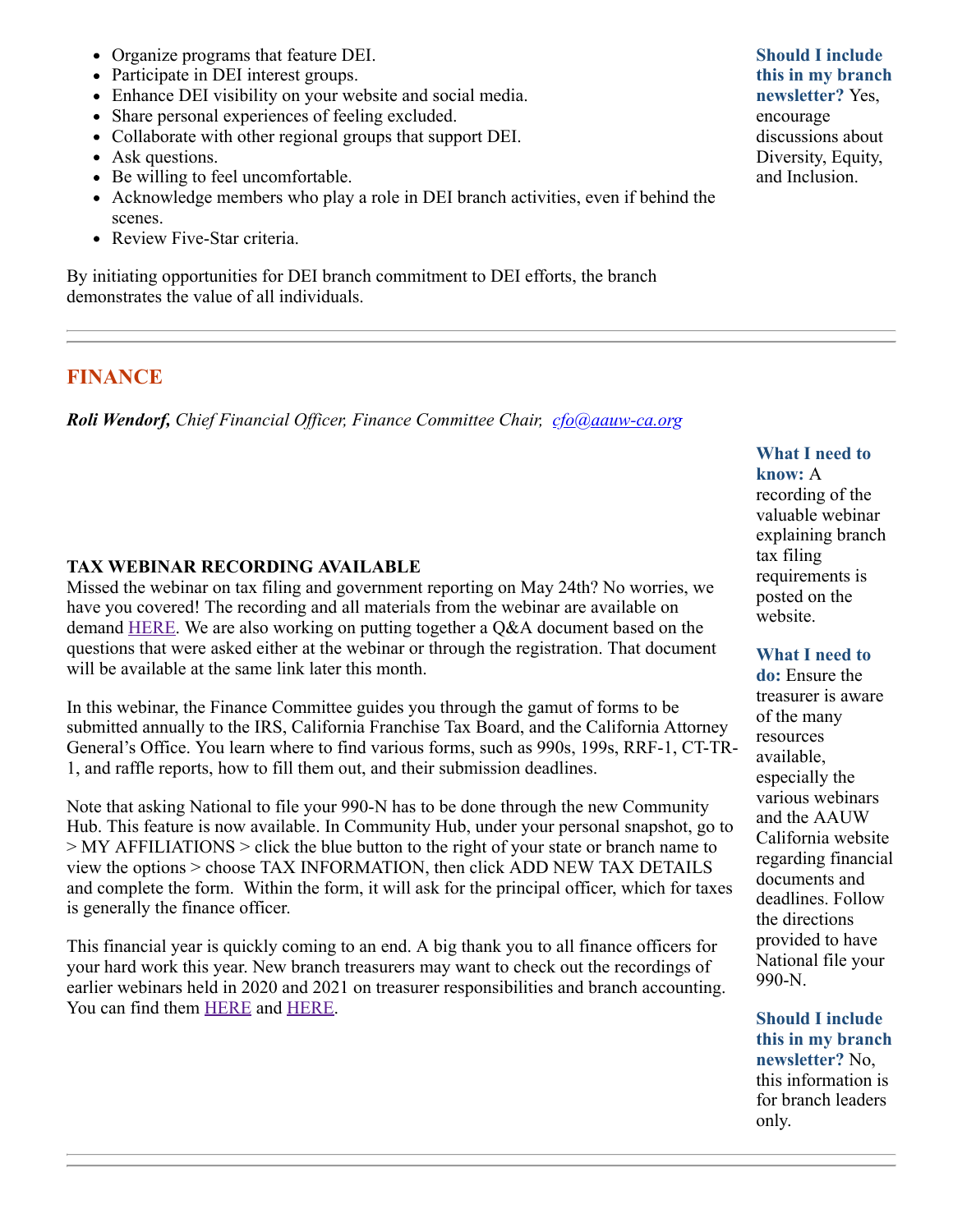## **MARKETING - RETIREMENT AGE RECRUITMENT**

#### *Sharyn Siebert, Director. [mktg-rar@aauw-ca.org](mailto:mktg-rar@aauw-ca.org)*

### **DID YOU ENJOY THE M&M'S?—HOW DID OUR MARKETING TEAM DO THIS PAST YEAR?**

As the final B2B for this fiscal year, where we often promoted M&M's—no not the candy– we want to know: how has our advice to branches worked out? Did you start a Facebook or Instagram account for your branch? Did you post interesting stories about your community activities to them? Did you develop a branch external communications team to make your community aware of the awesomeness of your branch? Did you use any of the template suggestions we gave you in various B2B posts on marketing?

How has your branch fared in recruiting and retaining members? Did our emphasis on M&M's help with these efforts? Are you planning to try to get publicity for the 50th anniversary of the passage of Title IX, a signature achievement completed with significant AAUW support and backing? (Two of last month's B2B articles highlighted the template we provided for your branch and/or IBC to use for this purpose.)

As we move into our coming fiscal year, it would be most helpful if you would email and let us know what you thought was a good idea. Or let us know what did not work for you. Your **this in my branch** input can be most helpful in this upcoming new year!

## **NOMINATIONS & ELECTIONS**

#### *Charmen Goehring, Nominations & Elections Chair, [nominating@aauw-ca.org](mailto:nominating@aauw-ca.org)*

#### **MEET YOUR NEW AAUW CALIFORNIA BOARD FOR 2022-2023!!**

We are pleased to introduce you to the new AAUW California 2022-2023 Board of Directors! They are:

President, Sandi Gabe Secretary, Tracey Clark Finance Director, Roli Wendorf

Directors:

Carole Holzgrafe Kathi Harper Janice Lee Stormy Miller Sabia Dawn Johnson Sharyn Siebert Marsha Swails Karen Vanderwerken

Thank you to all members who participated in this year's election! Thank you also to the Nominations and Elections team for your work in recruiting candidates!

### **What I need to**

**know:** The Marketing Committee is interested in feedback from the branches.

**What I need to do:** Provide [feedback to mkt](mailto:mkt-rar@aauw-ca.org)rar@aauw-ca.org regarding the branch's use of marketing suggestions and ideas.

**Should I include newsletter?** No, this information is for branch leaders only.

#### **What I need to**

**know:** This year's AAUW California's election is over and the 2022-23 board has been announced.

#### **What I need to**

**do:** Encourage members to consider running next spring for an open director position.

**Should I include this in my branch newsletter?** Thank your members who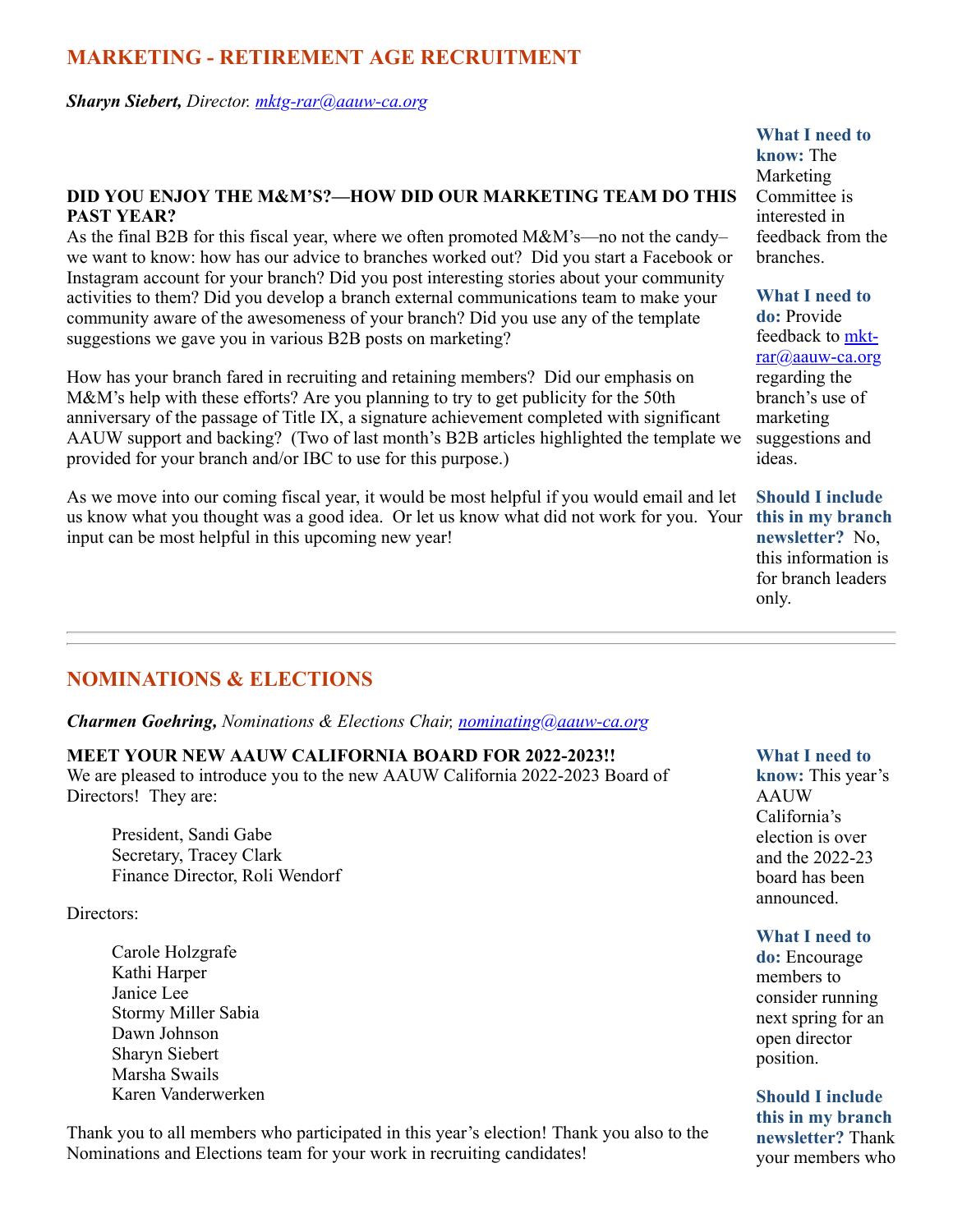The 2022 election is over, but there will be another next spring! Start making plans now to serve on the state board! It takes all of us to run this wonderful organization.

participated in this year's election! Let the branch know there will be another election in the spring for several open director positions. Share the election results.

# **PUBLIC POLICY**

*Kathleen Harper, Director, and Sue Miller, Public Policy Committee Co-Chairs, [publicpolicy@aauw-ca.org](mailto:PublicPolicy@aauw-ca.org)*

## **A CALL TO ACTION**

As 2021-22 winds down, it's time to be thinking about where our public policy efforts will take us in 2022-23. And a lot of that depends on how many "hands on deck" we have. So this is a call to action for leaders to encourage their members to sign up to join the AAUW California Public Policy Committee when applications open up later this month. Here's a sampling of what the committee does for membership, and what it does for women and other marginalized groups in California:

- This year we co-sponsored bills to help low-income working mothers lower their childcare costs, prevent women from other states from being sued in California for obtaining an abortion here. We also secured a legislative resolution recognizing the 50th Anniversary of Title IX.
- We supported 30 other bills that, among other things, require pay transparency reports on gender and ethnicity, and for women in the construction industry; prohibit businesses from charging more for women's products; require colleges to post uniform protocols for reporting campus sexual assault; provide relief for college students with dependent children; establish a state office of Racial Equity; and provide for confidentiality for election workers.
- Next year we will be revising our Public Policy Priorities, working on an original AAUW bill, facing an important election in fall 2022; and gearing up for a new legislative session and Lobby Day in spring 2023.

Another busy year! How much we tackle, accomplish, and succeed depends entirely on having a robust committee. We're counting on you to find those hidden gems in your branch, and give them a nudge in our direction!

**What I need to know:** The Public Policy Committee has worked extensively on projects that support women and attract new members. The committee is seeking more interested members.

### **What I need to**

**do:** Encourage members to consider joining the state Public Policy Committee.

**Should I include this in my branch newsletter?** Yes, share the accomplishments of the Public Policy Committee and its invitation to join this active group for 2022- 23.

.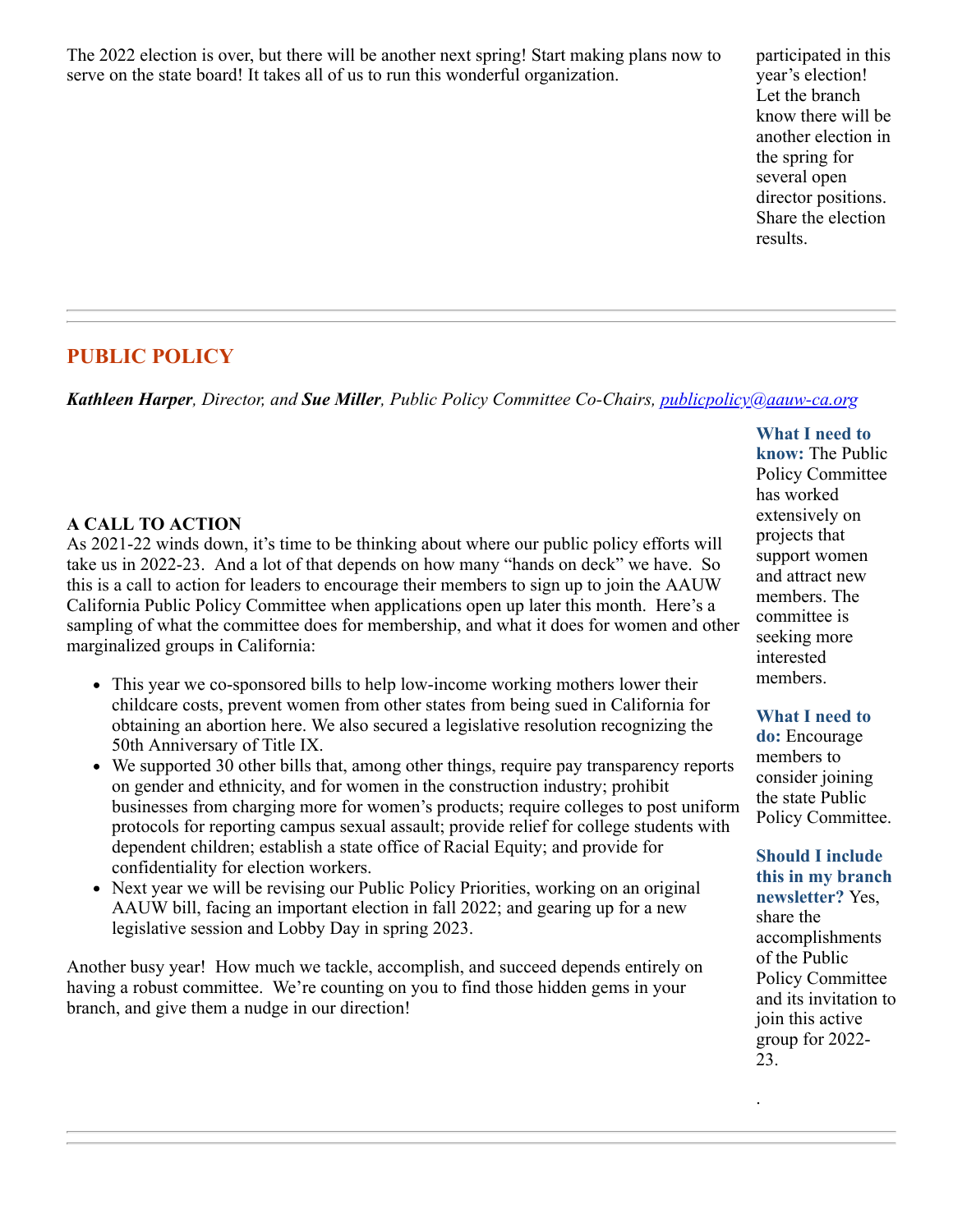# **SPEECH TREK**

#### *Marlene Cain, Speech Trek Program Director, [speechtrek@aauw-ca.org](mailto:speechtrek@aauw-ca.org)*

#### **SPEECH TREK'S POWER TO EMPOWER!**

At AAUW California's Annual Event on April 30th, keynote speaker Lisa Matz asked, "How can we advocate in challenging times?"

We say: Empower the next generation! Here are three recent examples of Speech Trek's power to empower:

- 1. 2019 Dominique Ruedaflores, Poway Peñsaquitos Branch, 1st Place, state competition. She credits Speech Trek with empowering her in many ways. "AAUW…has strengthened my speaking abilities and inspired me to take on more challenges." Dominique will be attending Stanford University this fall.
- 2. 2020 Jay Wang, Poway Peñasquitos Branch, 1st Place, branch competition. Jay competed twice at the branch level and said his public speaking experiences have served him well in leadership positions. "The AAUW Poway Peñasquitos Branch has been so generous and open to hearing our stories and perspectives on their empowering speech topics…the experiences I've gained are invaluable and have helped me so much in college..." Jay is a freshman at USC, majoring in business administration, and, like Dominique, will be the first in his family to graduate from college.
- 3. 2021 Lilian Chang, California Online Branch, 1st Place, state competition. On April 17th Lilian was in two places at once: while her winning video was being shown at the AAUW California Annual Event, she was a featured speaker at the "Rally and March with Community Members Against Racism and Hate." The event was held at Millbrae City Hall and Lilian shared the stage with local and state government officials, including State Senator Josh Becker.

How can your branch advocate in challenging times? Empower the next generation and host Speech Trek 2022-2023! The 2022-2023 topic is: How can communities, organizations and citizens of all ages help protect and expand voting rights?

#### **What I need to**

**know:** Speech Trek participants have reported that the experience was empowering and educational.

#### **What I need to**

**do:** Empower the next generation by holding a Speech Trek competition in 2022-23.

#### **Should I include this in my branch newsletter?** Yes,

even if you do not usually host Speech Trek in your branch, members might be interested in participating when they read how students benefit and see next year's highly relevant topic.

## **RECORD YOUR NEWLY ELECTED BRANCH BOARD MEMBERS**

*Julika Barrett, AAUW California Office Manager, [Office@aauw-ca.org](mailto:Office@aauw-ca.org)*

#### **ANNOUNCEMENT!**

The 2021-2022 AAUW fiscal year is coming to an end. Let AAUW California know who has been selected to lead your branch next year. Your accurate list of officers provides the communication channel from AAUW California to your branch leaders. Please note that you will need to update two databases as AAUW National and AAUW California do not currently share this information.

- 1. AAUW National Use the Community Hub.
- 2. AAUW California Enter information into the Branch Officer Report (BOR). Each **current** branch president received an email with a link and login information about how to enter their branch officer information. The information you enter about your officers is used to:

#### **What I need to**

**know:** Record your newly elected branch board members as appropriate in the state and national databases.

#### **What I need to**

**do:** For AAUW National, enter the information into